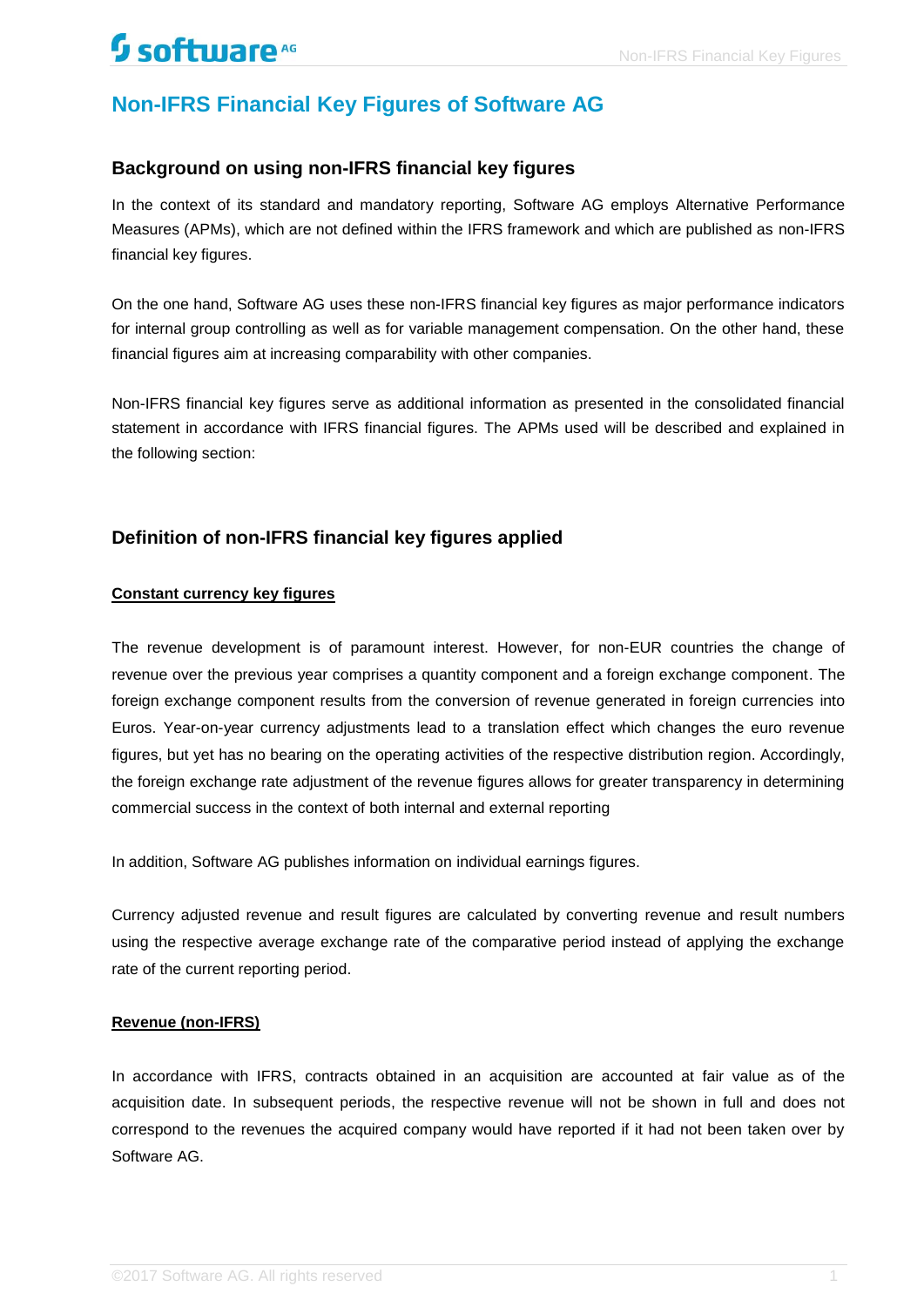# **Software<sup>AG</sup>** Mon-IFRS Financial Key Figures

Accordingly, the IFRS revenue figures will be adjusted by acquisition-related reductions of product revenues.

### **EBIT (before all taxes)**

Software AG defines EBIT (before all taxes) as follows:

Net income

- + Income taxes
- + Other taxes
- + Net financial income / expense
- **= EBIT (before all taxes)**

#### **EBITA (non-IFRS) Margin**

The focus of intragroup controlling is on operating margin EBITA (non-IFRS).

The operating margin EBITA (non-IFRS) is calculated as follows:

EBITA (non-IFRS)

- ÷ Group revenue (non-IFRS)
- **= EBITA (non-IFRS) margin**

The **Operating result EBITA (non-IFRS)** is calculated as follows:

Earnings before all taxes and financial result (EBIT (before all taxes))

- + Amortization of acquisition-related intangible assets
- + Acquisition-related decreases in product revenue due to purchase price allocation
- +/- Other acquisition-related effects on earnings
- +/- Income/expenses resulting from share-price-based remuneration
- + Expenses from restructuring and severance expense
- +/- Extraordinary litigation/other one-time effects
- **= Operating EBITA (non-IFRS)**

#### **Net Income (non-IFRS)**

The net income (non-IFRS) is calculated as follows:

EBITA (non-IFRS)

- +/- Net financial income (IFRS)
- +/- Other taxes (IFRS)
- +/- Imputed income tax rate based on effective income tax rate
- **= Net income (non-IFRS)**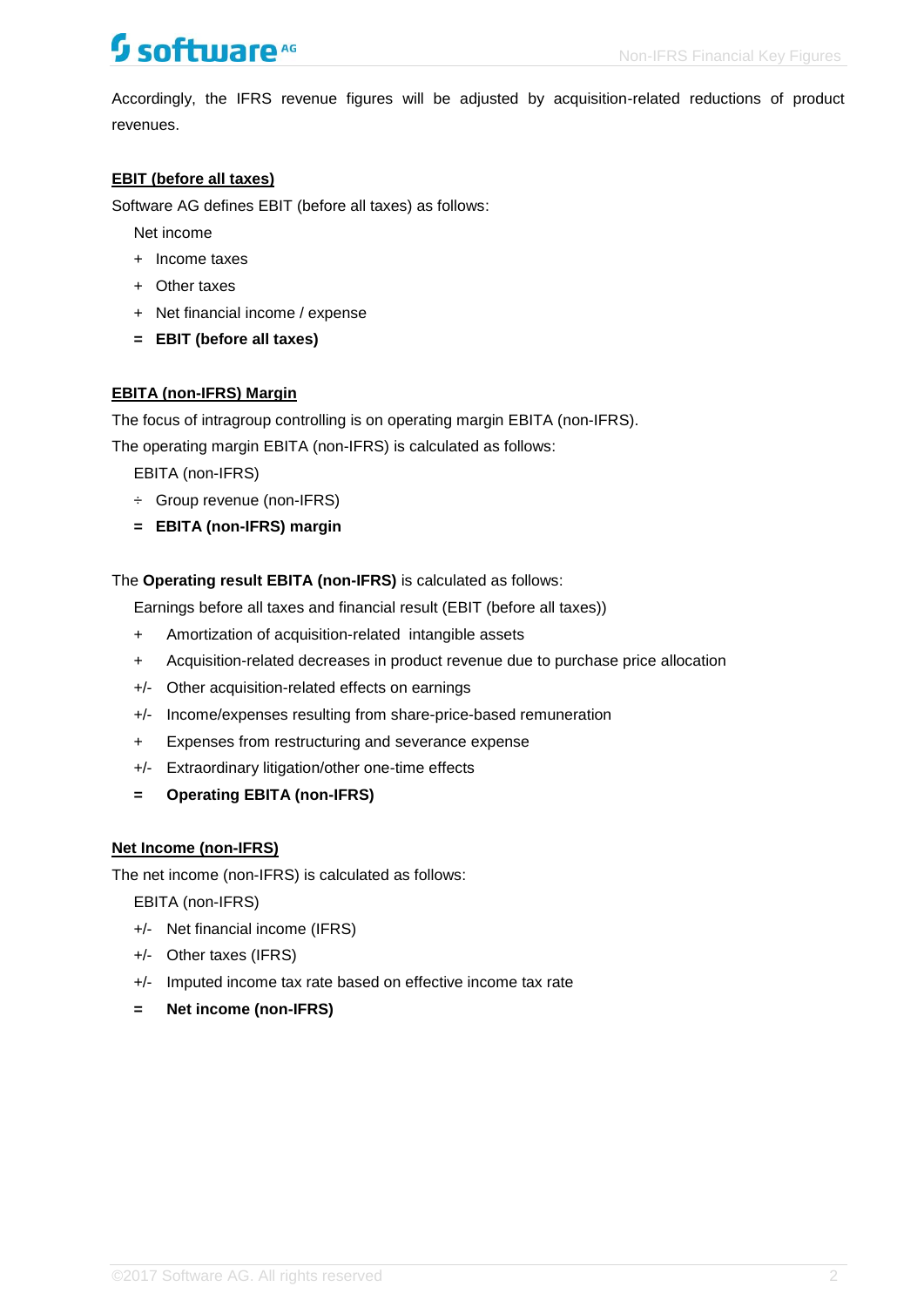# **Software<sup>AG</sup>** Mon-IFRS Financial Key Figures

## **Earnings per share (non-IFRS)**

The earnings per share (non-IFRS) are calculated as follows:

Net income (non-IFRS)

- ÷ Weighted average shares outstanding (undiluted)
- **= Earnings per share (Non-IFRS)**

#### **Free Cash Flow**

Software AG defines free cash flow as follows:

Net cash provided by operating activities

- Net cash used in investing activities
- + Payments for investments in current financial assets
- Proceeds from sale of current financial assets
- Proceeds from the sale of property, plant and equipment/intangible assets
- + Payment for acquisitions, net
- **= Free cash flow**

#### **Net liquid assets, respectively net debt**

Software defines net cash position or rather net debt as follows:

Cash and cash equivalents

- Current financial liabilities
- Non-current financial liabilities
- **= Net liquid assets / net debt**

#### **Indicators of the segment report**

Software AG reports on the following three company segments:

- **Digital Business Platform** (DBP: Integration, Business Process Management and Big Data, essentially with product families webMethods, ARIS, Alfabet, Apama, Terracotta, Zementis and Cumulocity)
- **Adabas & Natural** (A&N: Data Management with product families Adabas-Natural)
- **Consulting** (Implementation of Software AG products)

Expenses pertaining to amortization on acquisition-related intangible assets are not included in the segment contributions. They are separately shown in a cumulated transition column. Research and development expenses are distributed on the basis of allocable expense components and quota bearing overheads across the segments.